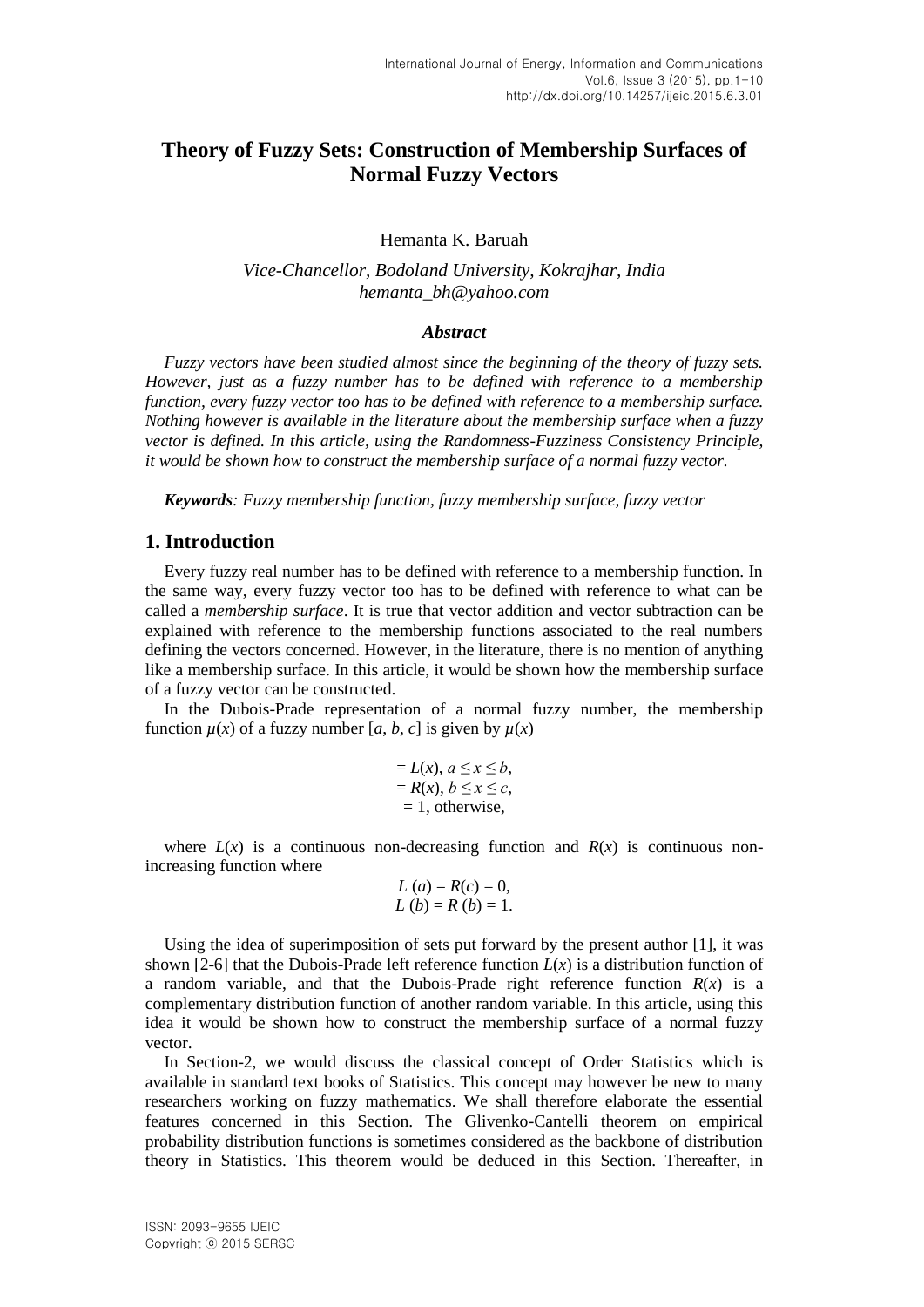International Journal of Energy, Information and Communications Vol.6, Issue 3 (2015)

Section-3, we would discuss the Mathematics of Partial Presence defined by the present author [6]. It would be shown how the concept of order statistics helps us to define partial presence of an element in an interval. How to represent a normal fuzzy vector based on the mathematics of partial presence would be discussed in Section-4. In Section-5, we would discuss how to construct the membership surface of a normal fuzzy vector. Finally, discussions on the findings would be made in Section-6.

## **2. Order Statistics**

Let  $X_1, X_2, \ldots, X_n$  denote a random sample from a population with continuous cumulative distribution function  $F_X$ . The distribution is continuous, and so the probability of any two or more of these random variables assuming equal magnitudes is zero. Therefore, there would exist a unique ordered arrangement of the sample values. At this point and hereafter, we would like the readers to note that  $X_1, X_2, \ldots, X_n$  may be ordered already in the sense that there is no probability law of errors governing their occurrences, and even then what now follows would be mathematically true (see *e. g.*, [7-11]).

Let  $X_{(1)}$  denote the smallest,  $X_{(2)}$  denote the second smallest, and finally  $X_{(n)}$  denote the largest of  $X_1, X_2, \ldots, X_n$ . Then

$$
X_{(1)} < X_{(2)} < \ldots < X_{(n)}
$$

would be the original sample after arrangement in the ascending order of magnitude.  $X_{(r)}$  here is known as the *r-th order statistics*. As  $F_X$  is continuous, the random variable

$$
y = F_X(x)
$$

is uniformly distributed in the interval (0, 1). Indeed, because

$$
0 \le F_X(x) \le 1
$$

for all *x*, we have

$$
F_Y(y) = 0
$$
 if  $y \le 0$ ,  
= 1 if  $y \ge 1$ .

For  $0 < y < 1$ , writing  $F_X(u) = y$ , where *u* is the largest number satisfying this, it can be seen that  $F_X(x) \le y$  is necessary as well as sufficient for  $X \le u$ . Accordingly,

$$
F_Y(y) = F_X(u) = y,
$$

thus leading us to the uniform law of randomness.

Accordingly, if  $X_1, X_2, \ldots, X_n$  are random with the continuous distribution function  $F_X$ , then

$$
F_X(X_1), F_X(X_2), ..., F_X(X_n)
$$

are uniformly random. In the same way, for

$$
X_{(1)} < X_{(2)} < \ldots < X_{(n)}
$$

also

 $F_X(X_{(1)})$ ,  $F_X(X_{(2)})$ ,  $F_Y(X_{(n)})$ 

would be uniformly random.

An empirical distribution function  $S_n(x)$  for a sample of size *n* is defined as the proportion of values that do not exceed *x*. Accordingly, if  $X_{(1)}$ ,  $X_{(2)}$ , ...,  $X_{(n)}$  denote the order statistics of a random sample, its empirical distribution function would be given by  $S_n(x)$ 

= 0, if 
$$
x < X_{(1)}
$$
,  
=  $k / n$ , if  $X_{(k)} \le x < X_{(k+1)}$ ,  $k = 1, 2, ..., (n-1)$ ,  
= 1, if  $x \ge X_{(n)}$ .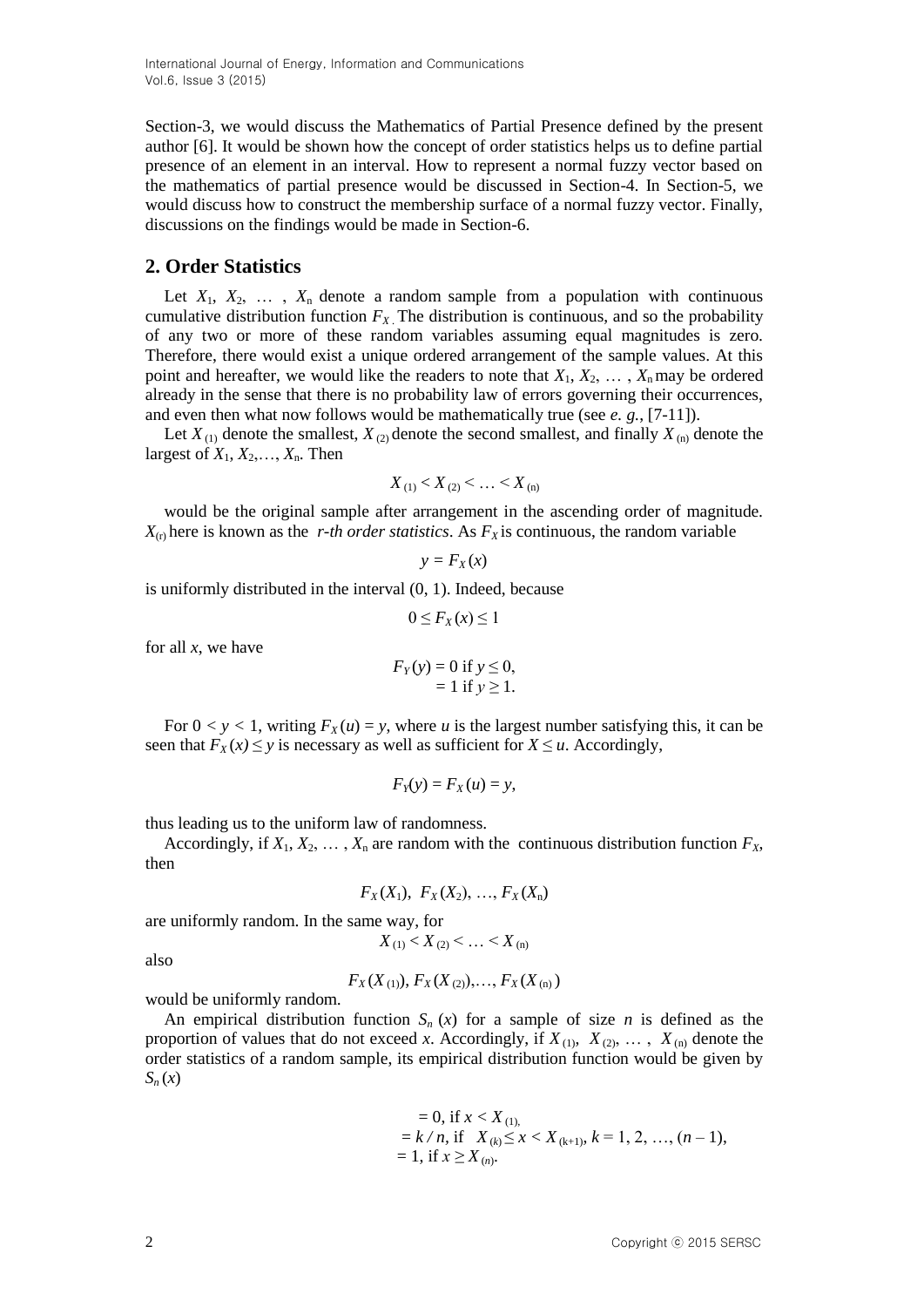*X* here being random, so would be  $S_n(X)$ . It can be seen that we would have

Prob 
$$
[S_n(x) = k/n] = {^n}C_k [F_X(x)]^k [1 - F_X(x)]^{n-k}
$$

for  $k = 0, 1, \ldots, n$ . Hence the mathematical expectation of  $S_n(x)$  would be

$$
E[S_n(x)] = F_X(x).
$$

Therefore,  $S_n(x)$  converges uniformly to  $F_X(x)$  almost surely.

This leads to the *Glivenko – Cantelli theorem*: The limiting value of the supremum of the difference between  $S_n(x)$  and  $F_X(x)$ , as *n* becomes infinitely large, converges to zero almost surely. In other words, a function

> $S_n(x) = 0$ , if  $x < X_{(1)}$ ,  $= k/n$ , if  $X_{(k)} \leq x < X_{(k+1)}$ ,  $k = 1, 2, ..., (n-1)$ ,  $= 1$ , if  $x \geq X_{(n)}$

as *n* tends to infinity, becomes a distribution function.

#### **3. The Mathematics of Partial Presence**

Defined by the present author [1], the *operation of set superimposition* is expressed as follows. If the set A is *superimposed* over the set B, we get

$$
A(S) B = (A-B) \cup (A \cap B)
$$
<sup>(2)</sup>  $\cup$   $(B-A)$ 

where *S* represents the operation of superimposition, and  $(A \cap B)$ <sup>(2)</sup> represents the elements of  $(A \cap B)$  occurring twice, when  $(A \cap B)$  is not void. This operation was introduced keeping view that fact that when two line segments A and B of unequal lengths are overdrawn one over the other, this is what happens. It can be seen that for two intervals  $A = [a_1, b_1]$  and  $B = [a_2, b_2]$ , we get

$$
[a_1, b_1] (S) [a_2, b_2]
$$
  
= [a<sub>1</sub>, a<sub>2</sub>]  $\cup$  [a<sub>2</sub>, b<sub>1</sub>] <sup>(2)</sup>  $\cup$  [b<sub>1</sub>, b<sub>2</sub>], if a<sub>1</sub> < a<sub>2</sub> < b<sub>1</sub> < b<sub>2</sub>,  
= [a<sub>1</sub>, a<sub>2</sub>]  $\cup$  [a<sub>2</sub>, b<sub>2</sub>] <sup>(2)</sup>  $\cup$  [b<sub>2</sub>, b<sub>1</sub>], if a<sub>1</sub> < a<sub>2</sub> < b<sub>2</sub> < b<sub>1</sub>,  
= [a<sub>2</sub>, a<sub>1</sub>]  $\cup$  [a<sub>1</sub>, b<sub>1</sub>] <sup>(2)</sup>  $\cup$  [b<sub>1</sub>, b<sub>2</sub>], if a<sub>2</sub> < a<sub>1</sub> < b<sub>1</sub> < b<sub>2</sub>,  
= [a<sub>2</sub>, a<sub>1</sub>]  $\cup$  [a<sub>1</sub>, b<sub>2</sub>] <sup>(2)</sup>  $\cup$  [b<sub>2</sub>, b<sub>1</sub>], if a<sub>2</sub> < a<sub>1</sub> < b<sub>2</sub> < b<sub>1</sub>,

where

\n- i) 
$$
a_1 < a_2 < b_1 < b_2
$$
\n- ii)  $a_1 < a_2 < b_2 < b_1$
\n- iii)  $a_2 < a_1 < b_1 < b_2$
\n- iv)  $a_2 < a_1 < b_2 < b_1$
\n

are the four possibilities in this case. Here we have assumed that  $[a_1, b_1] \cap [a_2, b_2]$  is not void, or in other words

$$
\max (a_i) \leq \min (b_i), i = 1, 2.
$$

Indeed

$$
[a_1, b_1] (S) [a_2, b_2] = [a_{(1)}, a_{(2)}] \cup [a_{(2)}, b_{(1)}]^{(2)} \cup [b_{(1)}, b_{(2)}]
$$

where

i)  $a_{(1)} = \min(a_1, a_2)$ , ii)  $a_{(2)} = max (a_1, a_2)$ , iii)  $b_{(1)} = min (b_1, b_2)$ , and iv)  $b_{(2)} = max (b_1, b_2)$ .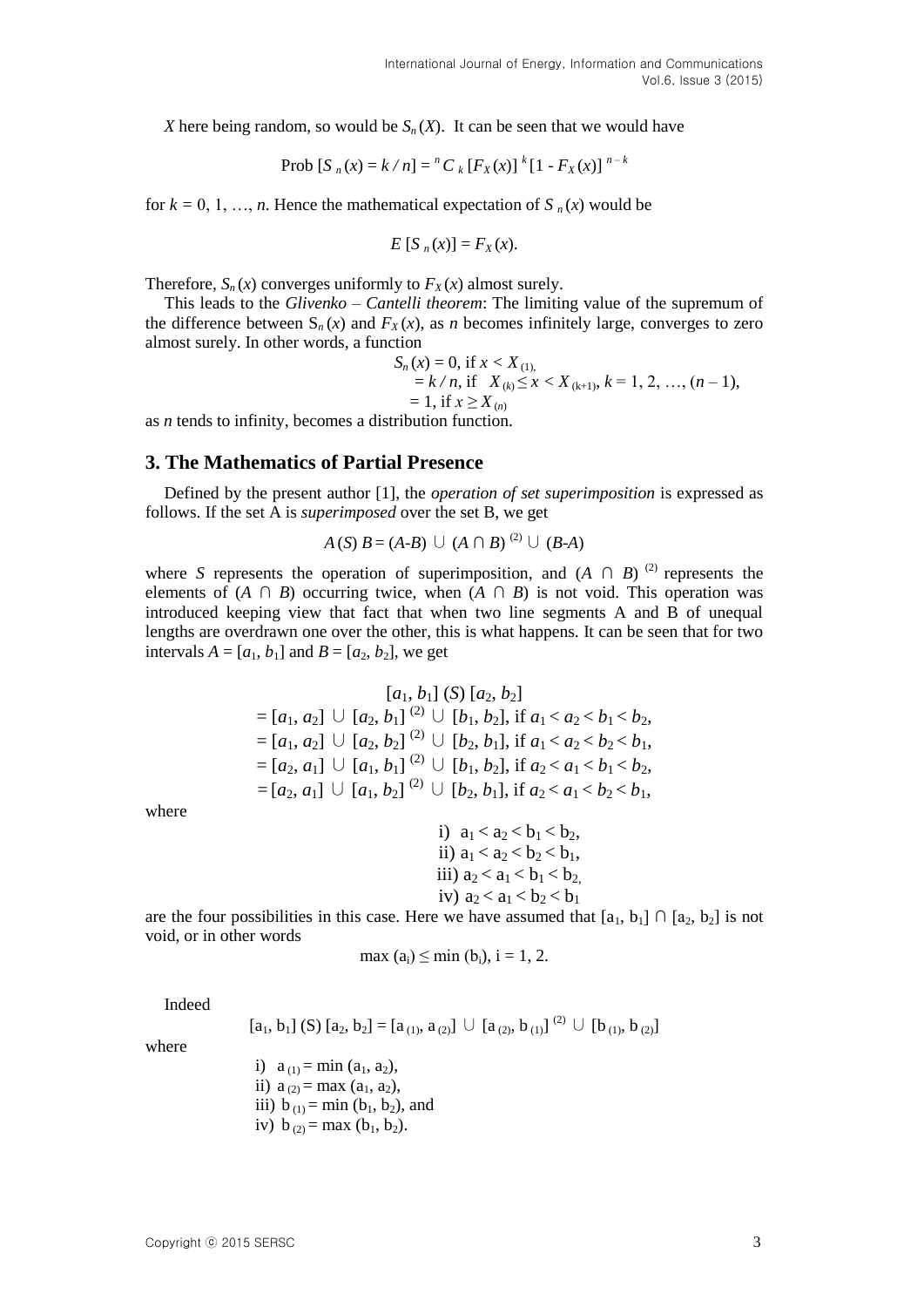International Journal of Energy, Information and Communications Vol.6, Issue 3 (2015)

This step of expressing the result in terms of ordered values is an important one. We would soon find how this conversion helps us to arrive at our final results.

For three intervals  $A = [a_1, b_1], B = [a_2, b_2]$  and  $C = [a_3, b_3]$ , such that  $[a_1, b_1] \cap [a_2, b_2]$ ∩ [a3, b3] is not void, or

$$
\max (a_i) \leq \min (b_i), i = 1, 2, 3,
$$

it can be seen that

$$
[a_1, b_1] (S) [a_2, b_2] (S) [a_3, b_3] = [a_{(1)}, a_{(2)}] \cup [a_{(2)}, a_{(3)}]^{(2)} \cup [a_{(3)}, b_{(1)}]^{(3)} \cup [b_{(1)}, b_{(2)}]^{(2)} \cup [b_{(2)}, b_{(3)}],
$$

where  $a_{(1)}$ ,  $a_{(2)}$ ,  $a_{(3)}$  are values of  $a_1$ ,  $a_2$ ,  $a_3$  arranged in increasing order of magnitude, and  $b_{(1)}$ ,  $b_{(2)}$ ,  $b_{(3)}$  are values of  $b_1$ ,  $b_2$ ,  $b_3$  arranged in increasing order of magnitude, where for example  $[a_{(2)}, a_{(3)}]^{(2)}$  are elements of  $[a_{(2)}, a_{(3)}]$  represented twice.

Using induction it can be seen that for *n* intervals

$$
[a_1, b_1], [a_2, b_2], \ldots, [a_n, b_n],
$$

subject to

$$
[a_1, b_1] \cap [a_2, b_2] \cap ... \cap [a_{n-1}, b_{n-1}] \cap [a_n, b_n]
$$

is not void, we would have  $(n!)^2$  different cases that can in short be written as

$$
[a_1, b_1] (S) [a_2, b_2] (S) ... (S) [a_{n-1}, b_{n-1}] (S) [a_n, b_n]
$$
  
= 
$$
[a_{(1)}, a_{(2)}] \cup [a_{(2)}, a_{(3)}]^{(2)} \cup ... \cup [a_{(n-1)}, a_{(n)}]^{(n-1)}
$$
  

$$
\cup [a_{(n)}, b_{(1)}]^{(n)} \cup [b_{(1)}, b_{(2)}]^{(n-1)} \cup ...
$$
  

$$
\cup [b_{(n-2)}, b_{(n-1)}]^{(2)} \cup [b_{(n-1)}, b_{(n)}],
$$

where  $a_{(1)}, a_{(2)}, \ldots, a_{(n)}$  are values of  $a_1, a_2, \ldots, a_n$  arranged in increasing order of magnitude, and  $b_{(1)}$ ,  $b_{(2)}$ , ...,  $b_{(n)}$  also are values of  $b_1$ ,  $b_2$ , ...,  $b_n$  arranged in increasing order of magnitude, and for example  $[a_{(n-1)}, a_{(n)}]$ <sup>(n-1)</sup> are elements of  $[a_{(n-1)}, a_{(n)}]$  represented (n-1) times. Oder statistical matters would now automatically enter into our discussions on application of set superimposition.

We now proceed towards an application of the operation of set superimposition. We refer to the example of two line segments A and B drawn one over the other again. Double representation creates a doubly dark situation in the common portion. In the same way, when an opaque object is placed in front of a source of light, we can see umbra and penumbra on a screen placed nearby. Now on a line drawn over the shadow, it can be seen that the line segment over the umbra would be doubly dark in comparison to the line segments over the penumbra. If the *level* of darkness on the doubly dark portion is taken to be unity, that on the less dark portions it would have to be fractional,  $\frac{1}{2}$  say. These are two practical examples of partial presence of an element in a set.

In other words, if  $[a_1, b_1]^{(1/2)}$  and  $[a_2, b_2]^{(1/2)}$  represent two intervals both with level of presence  $\frac{1}{2}$  for every real number in the intervals, superimposition of the two intervals  $[a_1, a_2, a_3]$  $\hat{b}_1$ ]<sup>(1/2)</sup> and  $[a_2, b_2]$ <sup>(1/2)</sup> would give rise to

$$
[a_1, b_1]^{(1/2)} (S) [a_2, b_2]^{(1/2)} = [a_{(1)}, a_{(2)}]^{(1/2)} \cup [a_{(2)}, b_{(1)}]^{(1)} \cup [b_{(1)}, b_{(2)}]^{(1/2)}.
$$

It is similar to placing one translucent paper over another of equal opacity  $\frac{1}{2}$  to get the opacity doubled as a result in the common portion.

In the same way, if  $[a_1, b_1]^{(1/3)}$ ,  $[a_2, b_2]^{(1/3)}$  and  $[a_3, b_3]^{(1/3)}$  represent three intervals all with level of presence equal to  $1/3$  for every real number in the intervals, superimposition of  $[a_1, b_1]^{(1/3)}$ ,  $[a_2, b_2]^{(1/3)}$  and  $[a_3, b_3]^{(1/3)}$  would give rise to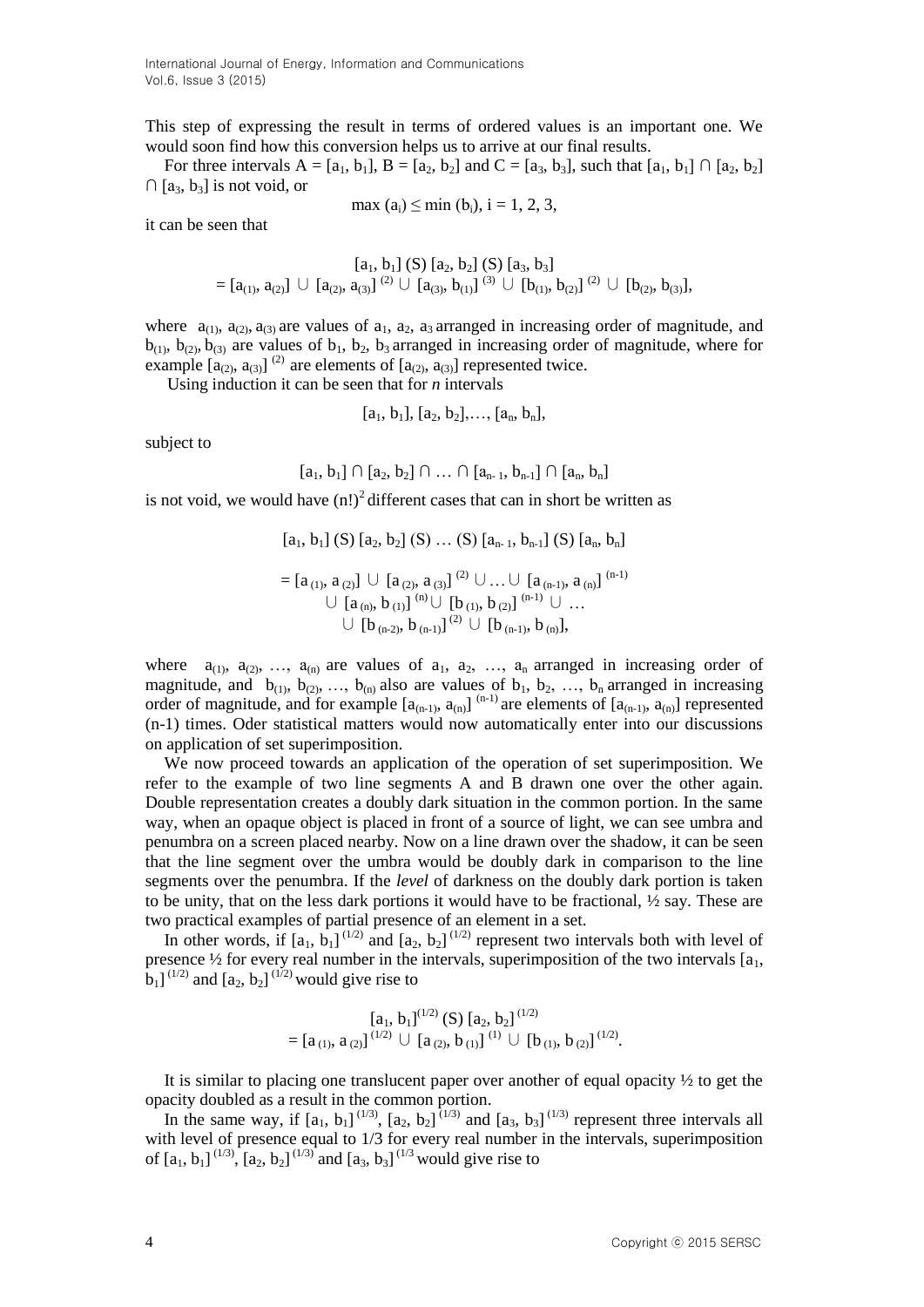$[a_1, b_1]^{(1/3)}$  (S)  $[a_2, b_2]^{(1/3)}$  (S)  $[a_3, b_3]^{(1/3)}$  $=[a_{(1)}, a_{(2)}]^{(1/3)} \cup [a_{(2)}, a_{(3)}]^{(2/3)} \cup [a_{(3)}, b_{(1)}]^{(1)} \cup [b_{(1)}, b_{(2)}]^{(2/3)} \cup [b_{(2)}, b_{(3)}]^{(1/3)}$ So for *n* intervals  $[a_1, b_1]^{(1/n)}$ ,  $[a_2, b_2]^{(1/n)}$ , ...,  $[a_n, b_n]^{(1/n)}$  all with level of presence equal to 1/n for every real number in the intervals, we shall have

 $[a_1, b_1]^{(1/n)}$  (S)  $[a_2, b_2]^{(1/n)}$  (S) ... (S)  $[a_n, b_n]^{(1/n)}$ 

$$
= [a_{(1)}, a_{(2)}]^{(1/n)} \cup [a_{(2)}, a_{(3)}]^{(2/n)} \cup ... \cup [a_{(n-1)}, a_{(n)}]^{((n-1)/n)} \\ \cup [a_{(n)}, b_{(1)}]^{(1)} \cup [b_{(1)}, b_{(2)}]^{((n-1)/n)} \cup ... \cup [b_{(n-2)}, b_{(n-1)}]^{(2/n)} \cup [b_{(n-1)}, b_{(n)}]^{(1/n)},
$$

where, for example,  $[b_{(1)}, b_{(2)}]^{((n-1)/n)}$  represents the interval  $[b_{(1)}, b_{(2)}]$  with level of presence  $((n-1)$  /*n*) for every real number in the interval, a  $(1)$ , a  $(2)$ , ……, a  $(n)$  being values of  $a_1, a_2, \ldots, a_n$  arranged in increasing order of magnitude, and b  $_{(1)}$ , b  $_{(2)}$ , ........,  $b_{(n)}$  being values of  $b_1, b_2, \ldots, b_n$  arranged in increasing order of magnitude.

Consider two probability spaces  $(\Omega_1, A_1, \Pi_1)$  and  $(\Omega_2, A_2, \Pi_2)$  where  $\Omega_1$  and  $\Omega_2$  are intervals  $[\alpha, \beta]$  and  $[\beta, \gamma]$  respectively on the real line. Let  $a_1, a_2, ..., a_n$  and  $b_1, b_2, ..., b_n$ be realizations in [ $\alpha$ ,  $\beta$ ] and [ $\beta$ ,  $\gamma$ ] respectively. Recall now the intervals [ $a_1$ ,  $b_1$ ]<sup>(1/n)</sup>, [ $a_2$ ,  $b_2$ <sup>[1/n)</sup>, ...,  $[a_n, b_n]$ <sup>[1/n)</sup>, all with constant level of presence  $1/n$  for every real number in the intervals*.* The levels of presence are

$$
1/n, 2/n, ..., (n-1)/n, 1, (n-1)/n, ..., 2/n, 1/n.
$$

Observe that the values of levels of presence can be considered in two parts,

$$
(0, 1/n, 2/n, ..., (n-1)/n, 1)
$$
  
 $(1, (n-1)/n, ..., 2/n, 1/n, 0).$ 

They can define an empirical distribution and a complementary empirical distribution on  $a_1, a_2, \ldots, a_n$  and  $b_1, b_2, \ldots, b_n$  respectively. It can be seen that if we define

$$
\Pi_1(x) = 0, \text{ if } x < a_{(1)},
$$
  
=  $(r-1)/n$ , if  $a_{(r-1)} \le x \le a_{(r)}, r = 2, 3, ..., n,$   
= 1, if  $x \ge a_{(n)}$ ,

$$
\begin{aligned} \Pi_2 \left( x \right) &= 1, \text{ if } x < b_{(1)}, \\ &= 1 - (r-1)/n, \text{ if } b_{(r-1)} \le x \le b_{(r)}, r = 2, 3, \dots, n, \\ &= 0, \text{ if } x \ge a_{(n)}, \end{aligned}
$$

as *n* tends to infinity

$$
\Pi_1(\mathbf{x}) \to \Psi_1(\mathbf{x}), \, \alpha \le \mathbf{x} \le \beta, \n\Pi_2(\mathbf{x}) \to (1 - \Psi_2(\mathbf{x})), \, \beta \le \mathbf{x} \le \gamma
$$

where  $\Psi_1(x)$ ,  $\alpha \leq x \leq \beta$ , and  $(1 - \Psi_2(x))$ ,  $\beta \leq x \leq \gamma$ , are the underlying theoretical distribution functions.

This shows that there is equivalence between the definitions of the Dubois – Prade left reference function of a normal fuzzy number and the probability distribution function of a random variable, and there is equivalence between the definitions of the Dubois – Prade right reference function of a normal fuzzy number and the complementary distribution function of a random variable. For every distribution function, there must be a density function.

It can be observed that we have arrived at the Dubois-Prade definition of normal fuzzy numbers, and therefore at the Zadehian definition of normal fuzzy numbers, without actually using the definition of fuzziness. We have started with our definition of partial

and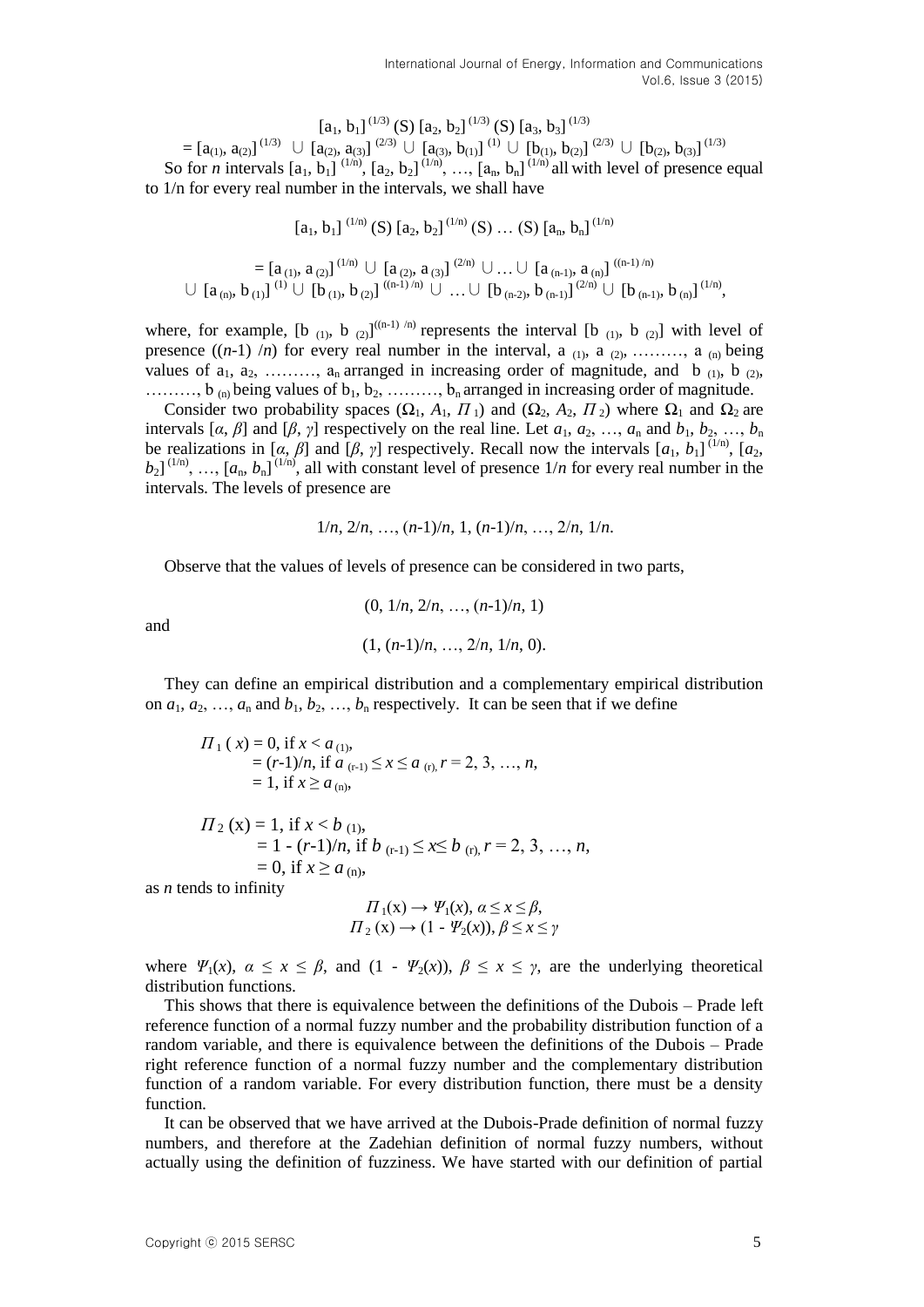presence and have established that the two definitions lead to the classical definition of fuzziness. Accordingly, it is clear that we have neither modified nor generalized the existing definition of fuzziness.

Thus two densities  $d\mathcal{V}_1(x)/dx$  and  $d(1-\mathcal{V}_2(x))/dx$  in the intervals [*α*, *β*] and [*β*, *γ*] respectively can define a normal fuzzy number  $N = [\alpha, \beta, \gamma]$  with membership function

$$
\mu_N(x) = \Psi_1(x), \text{ if } \alpha \le x \le \beta, \n= \Psi_2(x), \text{ if } \beta \le x \le \gamma, \n= 0, \text{ otherwise.}
$$

For a normal fuzzy number of the type  $N = [\alpha, \beta, \gamma]$  with membership function

$$
\mu_N(x) = \Psi_1(x), \text{ if } a \le x \le \beta, \n= \Psi_2(x), \text{ if } \beta \le x \le \gamma, \text{ and } \n= 0, \text{ otherwise},
$$

with

$$
\Psi_1(\alpha) = \Psi_2(\gamma) = 0,
$$
  
\n $\Psi_1(\beta) = \Psi_2(\beta) = 1,$ 

the *partial presence* of a value *x* of the variable *X* in the interval [ $\alpha$ ,  $\gamma$ ] is expressible as

with

$$
\mu_N(x) = \theta \ \Psi_1(x) + (1 - \theta) \ \Psi_2(x),
$$

$$
\theta = 1, \text{ if } \alpha \le x \le \beta, \text{ and }
$$

$$
= 0, \text{ if } \beta \le x \le \gamma.
$$

We can therefore conclude that given two intervals [*α, β*] and [*β, γ*], two probability measures defined on these two intervals can define a normal fuzzy number [*α, β, γ*]. The distribution function in the interval [*α, β*] and the complementary distribution function in the interval [*β, γ*] can together form the membership function of the fuzzy number. It may be observed that applying the operation of superimposition of intervals with levels of presence of real numbers, we could arrive at the definition of a normal fuzzy number. The Zadehian definition of fuzzy numbers has been there since 1965. However, the actual mathematical meaning of normal fuzziness can be explained using our mathematics of partial presence only.

#### **4. Representation of a Normal Fuzzy Vector**

For a normal fuzzy real number [*a*, *b*, *c*], the membership function  $\mu(x)$  for  $a \le x \le c$  is a curve. For a normal fuzzy vector  $\{[a, b, c], [d, e, f]\}$ , where  $[a, b, c]$  and  $[d, e, f]$  are two normal fuzzy real numbers, the membership function has to be a surface. Here  $[a, b, c]$  is a normal fuzzy number defined on the horizontal axis and [*d*, *e*, *f*] is a normal fuzzy number defined on the vertical axis. The question is: how to describe the membership surface.

Let

$$
\mu_X(x) = L_X(x), \ a \le x \le b,
$$
  
= R<sub>X</sub>(x), b \le x \le c,  
= 1, otherwise, and

$$
\mu_Y(y) = L_Y(y), \ d \le y \le e,
$$
  
=  $R_Y(y), \ e \le y \le f,$   
= 1, otherwise,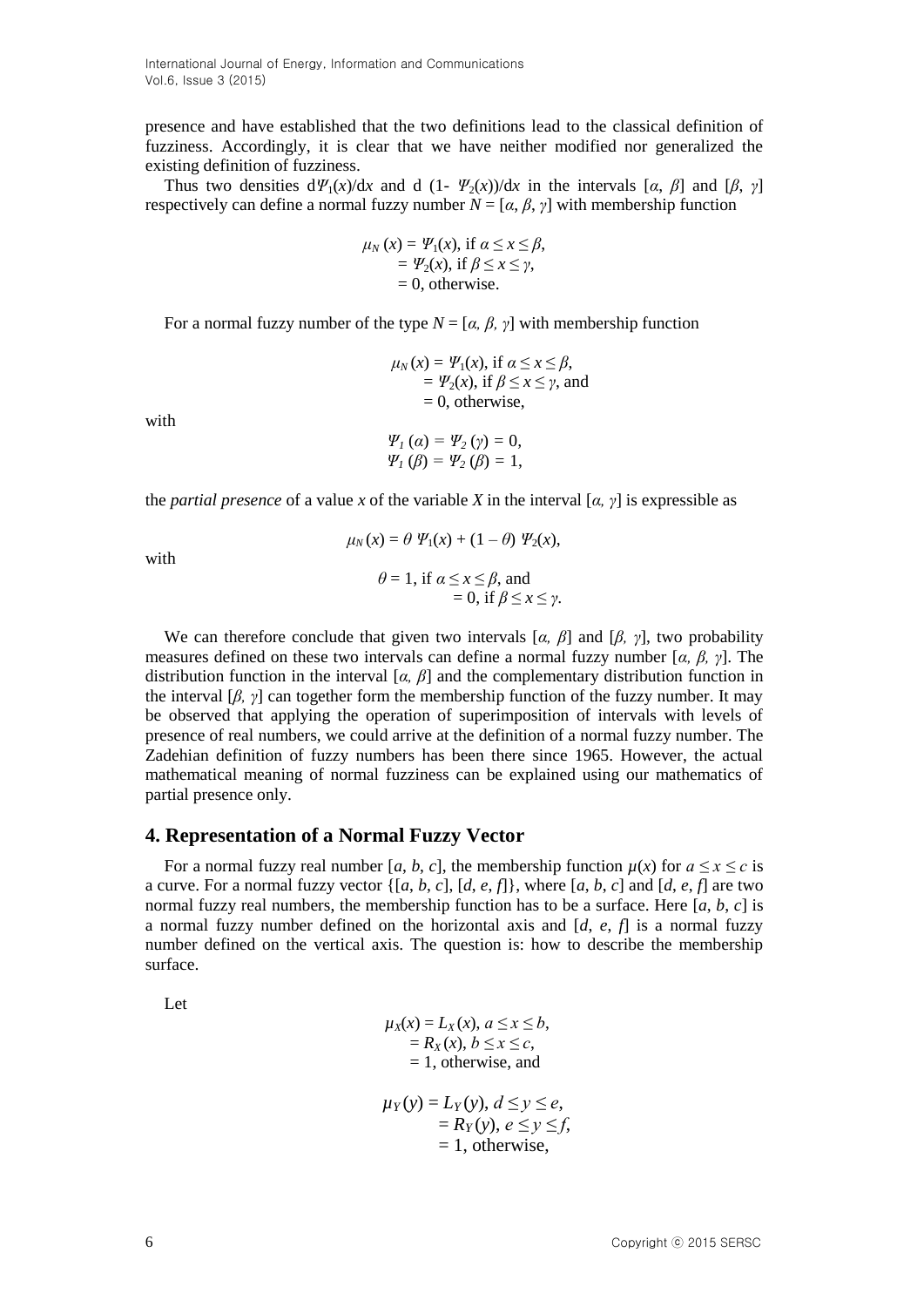be the two membership functions of the normal fuzzy real numbers [*a*, *b*, *c*] and [*d*, *e*, *f*]. Here,

$$
L_X(x) = \text{Prob } [a \le X \le x], a \le x \le b,
$$
  
\n
$$
L_Y(y) = \text{Prob } [d \le Y \le y], d \le y \le e,
$$
  
\n
$$
R_X(x) = 1 - \text{Prob } [b \le X \le x], b \le x \le c,
$$
  
\n
$$
R_Y(y) = 1 - \text{Prob } [e \le Y \le y], e \le y \le f
$$

for two random variables *X* and *Y* ([2], [3], [4], [5], [6]).

Now, just as a fuzzy normal real number [*a*, *b*, *c*] defined on the horizontal axis is described in two parts, the intervals  $[a, b]$  and  $[b, c]$ , a normal fuzzy vector of the type  $\{[a, b, c], [d, e, f]\}$  with the fuzzy coordinate  $[a, b, c]$  defined with reference to the horizontal axis and the fuzzy coordinate [*d*, *e*, *f*] defined with reference to the vertical axis, can be described in four parts, four rectangles to be precise. Indeed, the real number *b* was expressed as a normal fuzzy real number [*a*, *b*, *c*], while the real number *e* was expressed as a normal fuzzy real number  $[d, e, f]$ . Accordingly, the vector  $(b, e)$  on the XY plane can be expressed on the *XY* plane as a normal fuzzy vector {[*a*, *b*, *c*], [*d*, *e*, *f*]}.

Consider the four rectangles defined by the vertices:

i)  $A(b, e), B(a, e), C(a, d), D(b, d),$ ii)  $A(b, e), E(b, f), F(a, f), B(a, e),$ iii)  $A(b, e), G(c, e), H(c, f), E(b, f),$ iv) A (*b*, *e*), D (*b*, *d*), I(*c*, *d*), H(*c*, *e*).

These four rectangles together form the rectangle with extreme points C  $(a, d)$ ,  $I(c, d)$ ,  $H(c, f)$  and F  $(a, f)$ . The rectangle CIHF defines the normal fuzzy vector  $\{[a, b, c], [d, e, d]\}$ *f*[1]. In the next Section, it would be shown how to construct the membership surface of this normal fuzzy vector.

# **5. Construction of Membership Surface**

Just as superimposition of *n* intervals  $[a_1, b_1]^{(1/n)}$ ,  $[a_2, b_2]^{(1/n)}$ , ...,  $[a_n, b_n]^{(1/n)}$  all with level of presence equal to 1/n for every real number in the intervals has led us to define a normal fuzzy number, to get a normal fuzzy vector we could have gone forward to superimpose *n* rectangles with random extreme points. Indeed, this would have been the most natural extension of our operation of set superimposition. However, this procedure would be too complicated to deal with mathematically. Further, for 3 and higher dimensional vectors, this procedure would not be further extendable. Therefore, we have taken the following simpler path to arrive at the solution.

Consider the rectangle ABCD mentioned in the earlier Section. AB here is the interval in which the membership function is

$$
L_X(x) = \text{Prob } [a \le X \le x], a \le x \le b,
$$

while AD is the interval in which the membership function is

$$
L_Y(y) = \text{Prob } [d \le Y \le y], d \le y \le e.
$$

Therefore the joint probability that  $a \le X \le x$  and  $d \le Y \le y$ , when  $a \le x \le b$ ,  $d \le y \le e$ , would be given by the product of the two probabilities as the random variables *X* and *Y*  are independent of each other. This is where lies the physical significance of the definition our membership surface of a normal fuzzy vector.

In other words,

$$
\text{Prob}[a \le X \le x, d \le Y \le y],
$$
\n
$$
= \{\text{Prob}[a \le X \le x] \cdot \text{Prob}[d \le Y \le y] \}
$$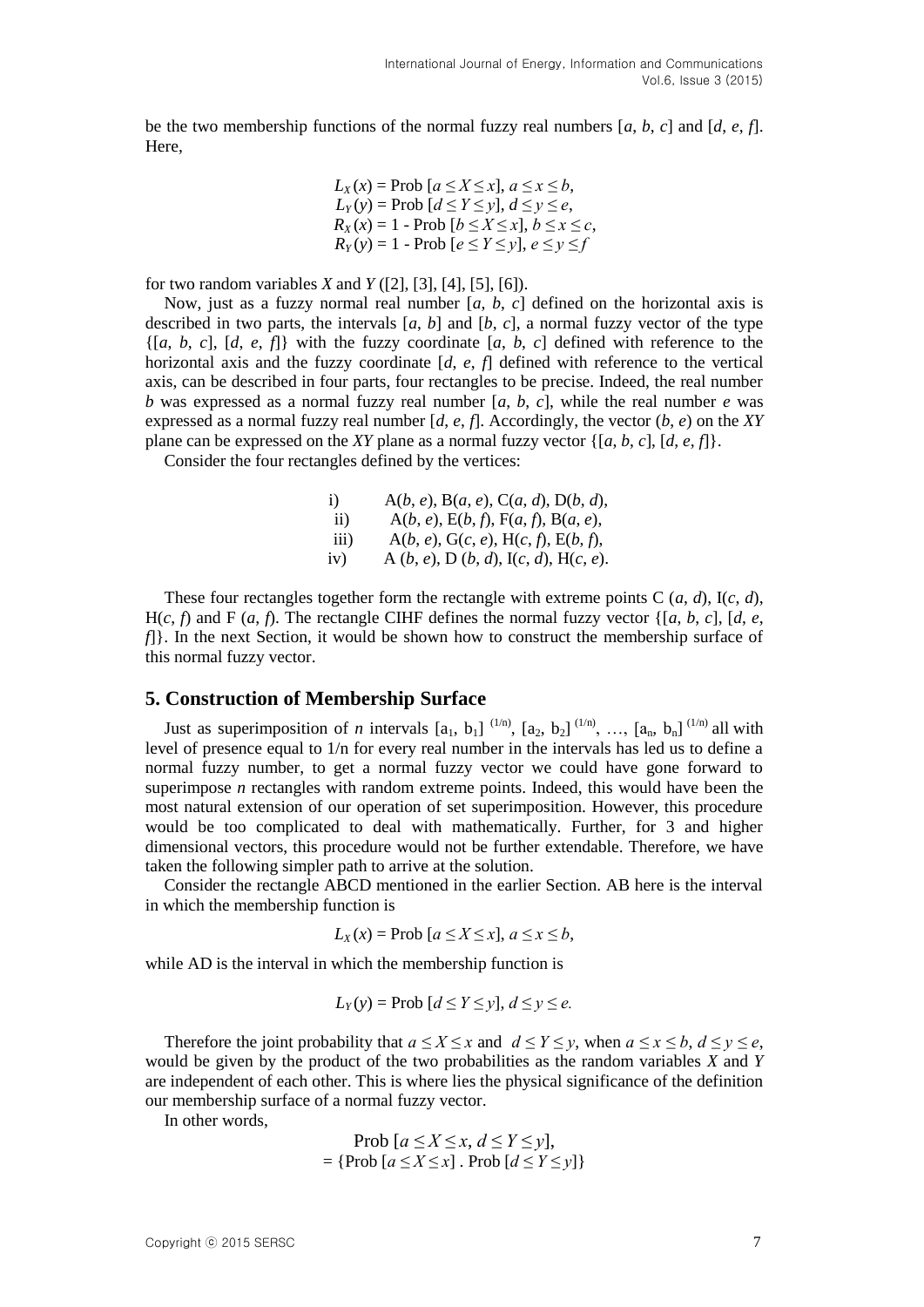International Journal of Energy, Information and Communications Vol.6, Issue 3 (2015)

for  $a \le x \le b$ ,  $d \le y \le e$ . Hence, the membership of  $(x, y)$  for  $a \le x \le b$  and  $d \le y \le e$  would have to be the product

$$
\{\text{Prob}\ [a \le X \le x] \ . \ \text{Prob}\ [d \le Y \le y]\}
$$

which is nothing but  $L_X(x) L_Y(y)$  for  $a \le x \le b$ ,  $d \le y \le e$ .

In the other three rectangles too, the same logic would be applicable. Finally, the function defining the membership surface would be

$$
\mu_{X, Y}(x, y) = L_X(x) L_Y(y), a \le x \le b, d \le y \le e, \n= L_X(x) R_Y(y), a \le x \le b, e \le y \le f, \n= R_X(x) L_Y(y), b \le x \le c, d \le y \le e, \n= R_X(x) R_Y(y), b \le x \le c, e \le y \le f.
$$

We have so far discussed how to construct the fuzzy membership surface of a 2 dimensional vector. The fuzzy membership hyper-surfaces of vectors in higher dimensions can be constructed generalizing this idea. For a 2-dimensional fuzzy vector, the membership surface can be expressed as shown above, in the form of four products defined on four rectangles. For 3-dimensional fuzzy vector, the membership hyper-surface can be expressed in the form of eight products defined on eight cuboids.

The properties of the left reference function and the right reference function are already known as they were expressed in the Dubois-Prade definition of normal fuzzy numbers. Therefore the properties of products such as  $L_X(x) L_Y(y)$ ,  $a \le x \le b$ ,  $d \le y \le e$ , would be in the lines of the standard properties of the Dubois-Prade reference functions.

Differentiation of the left reference function which is a probability distribution function, would give us the probability density function [2, 6] of a random variable. Similarly, differentiation of the right reference function which is a complementary probability distribution function, would lead to the probability density function of another random variable. The same explanations would be valid for products such as  $L_X(x) L_Y(y)$ , *a ≤ x ≤ b*, *d ≤ y ≤ e*.

### **6. Conclusions and Discussions**

Dubois and Prade rightly understood that the membership function  $\mu(x)$  of a fuzzy number [*a*, *b*, *c*] has to be described as two different functions  $L(x)$  and  $R(x)$  in two intervals [ $a, b$ ] and [ $b, c$ ]. They further observed that  $L(x)$  is a continuous non-decreasing function and  $R(x)$  is continuous non-increasing function where

$$
L(a) = R(c) = 0,
$$
  
\n $L(b) = R(b) = 1.$ 

However, they have not mentioned how to estimate these two functions with reference to possible construction of a fuzzy number [*a*, *b*, *c*]. Had they tried to see wherefrom these two functions appear, the history of fuzzy mathematics would perhaps have been very different.

The present author has observed that the mathematics of partial presence leads to fuzzy numbers and that  $L(x)$  is nothing but a distribution function and that  $R(x)$  is nothing but a complementary distribution function. As soon as that is accepted as true, the physical significance of the products:

(i) 
$$
L_X(x) L_Y(y)
$$
 for  $a \le x \le b, d \le y \le e$ ,

- (ii)  $L_X(x) R_Y(y)$  for  $a \le x \le b, e \le y \le f$ ,
- (iii)  $R_X(x) L_Y(y)$  for  $b \le x \le c, d \le y \le e$ ,
- (iv)  $R_X(x) R_Y(y)$  for  $b \le x \le c, e \le y \le f$ ,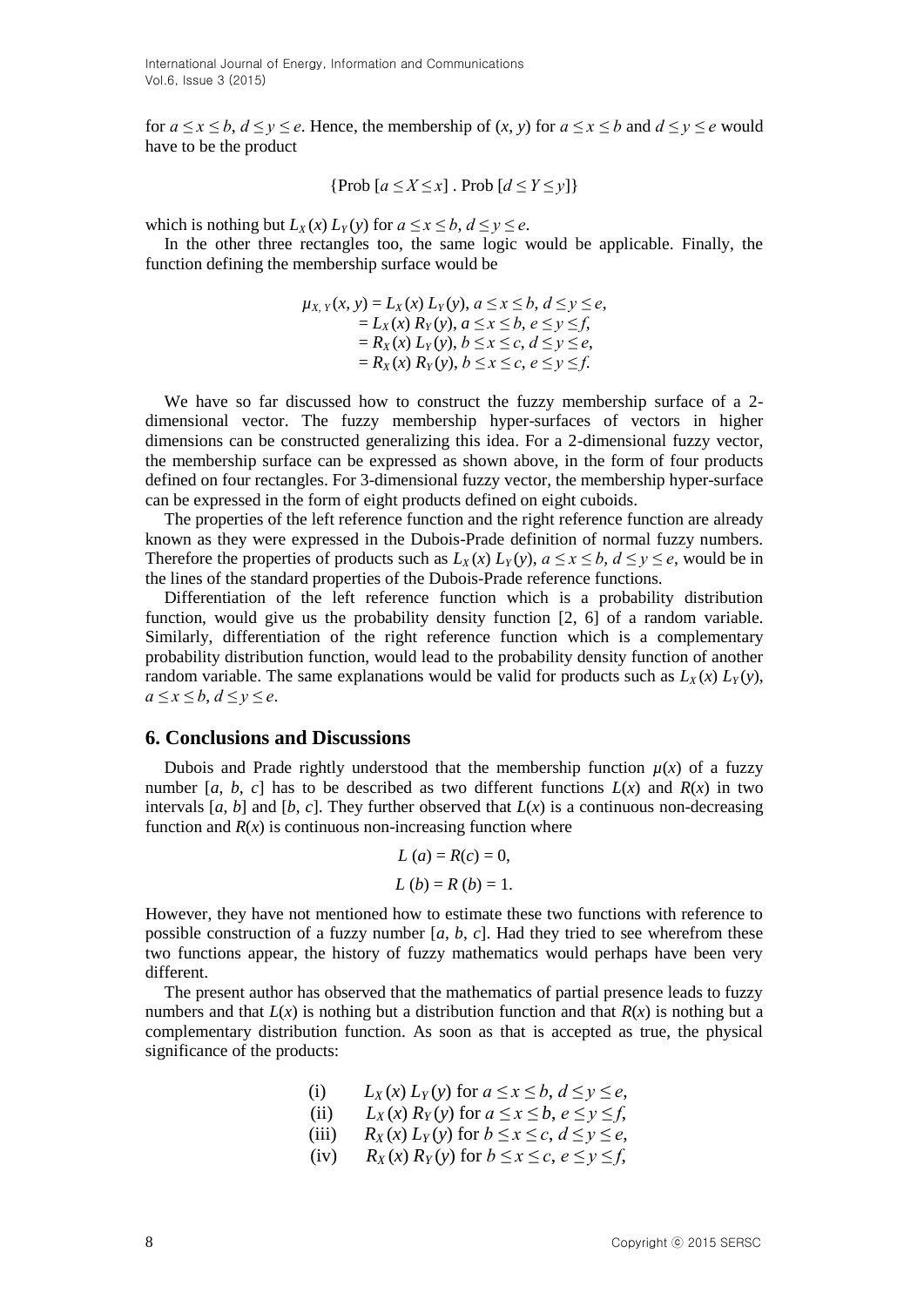can be explained mathematically. Multiplying a left reference function  $L(x)$  and a right reference function *R*(*y*) would otherwise have no physical significance, and this might be the reason why no author has yet discussed anything about how to construct the membership surface of a normal fuzzy vector.

Ever since the theory of fuzzy sets was introduced by Zadeh [12] exactly half a century ago, thousands of articles appeared worldwide, modifying and generalizing his epoch making idea. However, how to construct the membership function of a normal fuzzy number strictly mathematically was never discussed. Therefore, the problem of constructing the membership surface of a normal fuzzy vector mathematically was never studied. In this article, it has been shown that construction of the membership surface of a normal fuzzy vector is a simple matter if one proceeds to do so using the Randomness-Fuzziness Consistency Principle put forward by the present author [2].

In his Probability-Possibility Consistency Principle, Zadeh tried to establish some kind of consistency between a probability distribution that he tried to impose on the same interval on which a law of fuzziness was already defined. With reference to a normal fuzzy number  $[a, b, c]$ , a normal law of fuzziness in the interval  $[a, c]$  can be explained with the help of two distinct probability laws, one in the interval  $[a, b]$  and the other in the interval  $[b, c]$ ; one single law of probability in the interval  $[a, c]$  is *not* sufficient to explain a normal fuzzy number  $[a, b, c]$ . The present author has been trying to express this view since the nineties of the last century [1-6]. Indeed, if a variable is fuzzy, then it anyway is a meaningless exercise to try to transform it to a random variable. Similarly, if a variable is random, it is not clear why at all it should be related to the concept of fuzziness.

Zadeh's idea of finding a link between a probability distribution on the same interval on which a normal fuzzy number was already defined was equivalent to establishing a probability density function from the membership function of the normal fuzzy number defined on the interval. This has finally led others to define what is currently known as fuzzy measure. However, according to the Randomness-Fuzziness Consistency Principle defined by the present author [2], two probability measures are necessary and sufficient to describe a normal fuzzy number. Therefore we do not need to define a fuzzy measure that is *not* a measure in the classical sense. Thousands of articles have meanwhile been published on the *fuzzy measure*. It is now next to impossible to convince the fuzzy mathematics fraternity that a change of view is needed in this context. The researchers who have been working towards generalizing the concept of the fuzzy measure would like to continue their works in the accepted lines, instead of accepting the present author's views that two probability measures as defined in the classical theory of measure are enough to define every normal law of fuzziness.

The Random-Fuzziness Consistency Principle due to the present author was used to do fuzzy arithmetic without using the standard method of α-cuts [13, 14]. Results returned by our method were precisely the same as what were found by using the method of α-cuts. In the method of  $\alpha$ -cuts, a line parallel to the horizontal axis is drawn, which cuts the membership function at two points. Our method returned the same results simply because the line parallel to the horizontal axis would cut at the same two points even if the membership function is defined in two distinct parts as in the Dubois-Prade representation. However, our method was based on our Randomness-Fuzziness Consistency Principle that states that the Dubois-Prade left reference function is a probability distribution function and the Dubois-Prade right reference function is a complementary probability distribution function. We would like to mention at this point that in this article, to define the membership surface of a normal fuzzy vector we have used the same principle that was used to do fuzzy arithmetic without using the standard method of α-cuts.